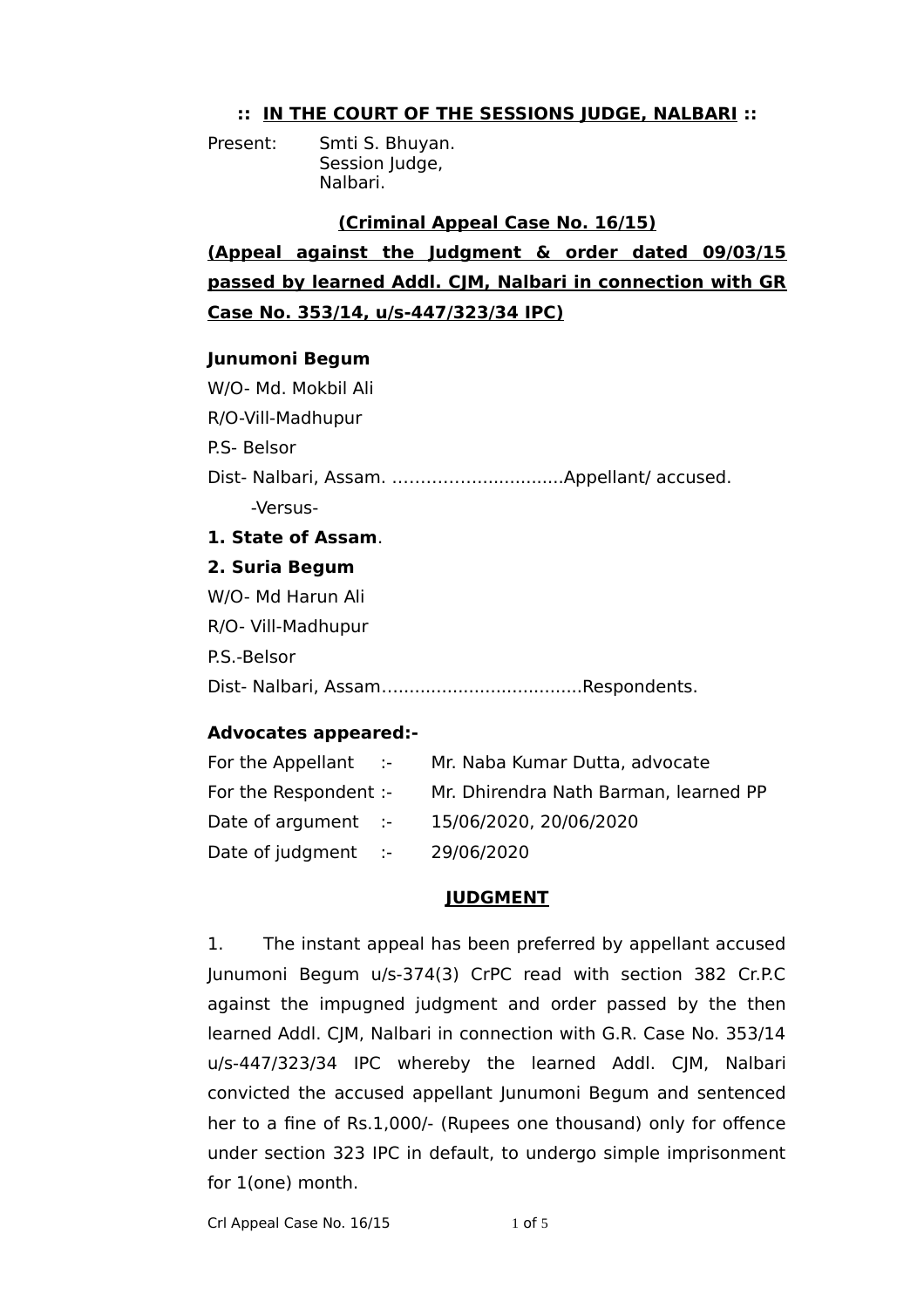2. Fact leading to the prosecution case is that PW-1 Md Harun Ali lodged written ejahar before O/C, Belsor PS on 13/03/14 inter alia citing that on that day at 3.40 pm, he engaged one labour to cut one kadam tree which stands within his boundary and the labour climb the tree. At that time accused came and pulled down the labour from the kadam tree. At that time his wife Suria Begum came and told accused why they are preventing from cutting the tree. Immediately accused jump over his wife like a wild animal, assaulted her grievously and pushed her in the pond. Hearing the incident he came running to his house from his workplace and took his wife to SMK Civil Hospital, Nalbari for treatment.

3. O/C, Belsor PS on receipt of ejahar registered Belsor PS Case No. 49/14 u/s-325/326/34 IPC and started investigation. I/O of the case on completion of investigation and collecting injury report of the injured submitted charge sheet against the ejahar named accused Mokbil Ali, Mahnur Ali and Junumani Begum u/s-447/323/34 IPC for trial of the accused persons.

4. The then learned CJM, Nalbari took cognizance of the case on receipt of the charge sheet and transferred the case to Addl. CJM, Nalbari for trial disposal. Learned Addl. CJM, Nalbari issued process to the accused to face trial. Learned trial court after furnishing necessary copies to the accused persons, explained and stated substance of accusation u/s-447/323/34 IPC to the accused persons to which they pleaded not guilty and claimed to be tried. Prosecution adduced evidence of 3 numbers of witnesses and learned trial court after recording statement of the accused u/s-313 CrPC where plea of accused is denial and hearing the learned counsel for both sides delivered judgment and acquitted accused Mokbil Ali and Mahnur Ali from the charge of section 447/323/34 IPC but convicted accused Junumoni Begum u/s-323 IPC and sentenced her to pay fine of Rs.1,000/- in default to undergo simple imprisonment for 1 (one) month. Accused Junumoni Begum is acquitted from the charge of section 447/34 IPC.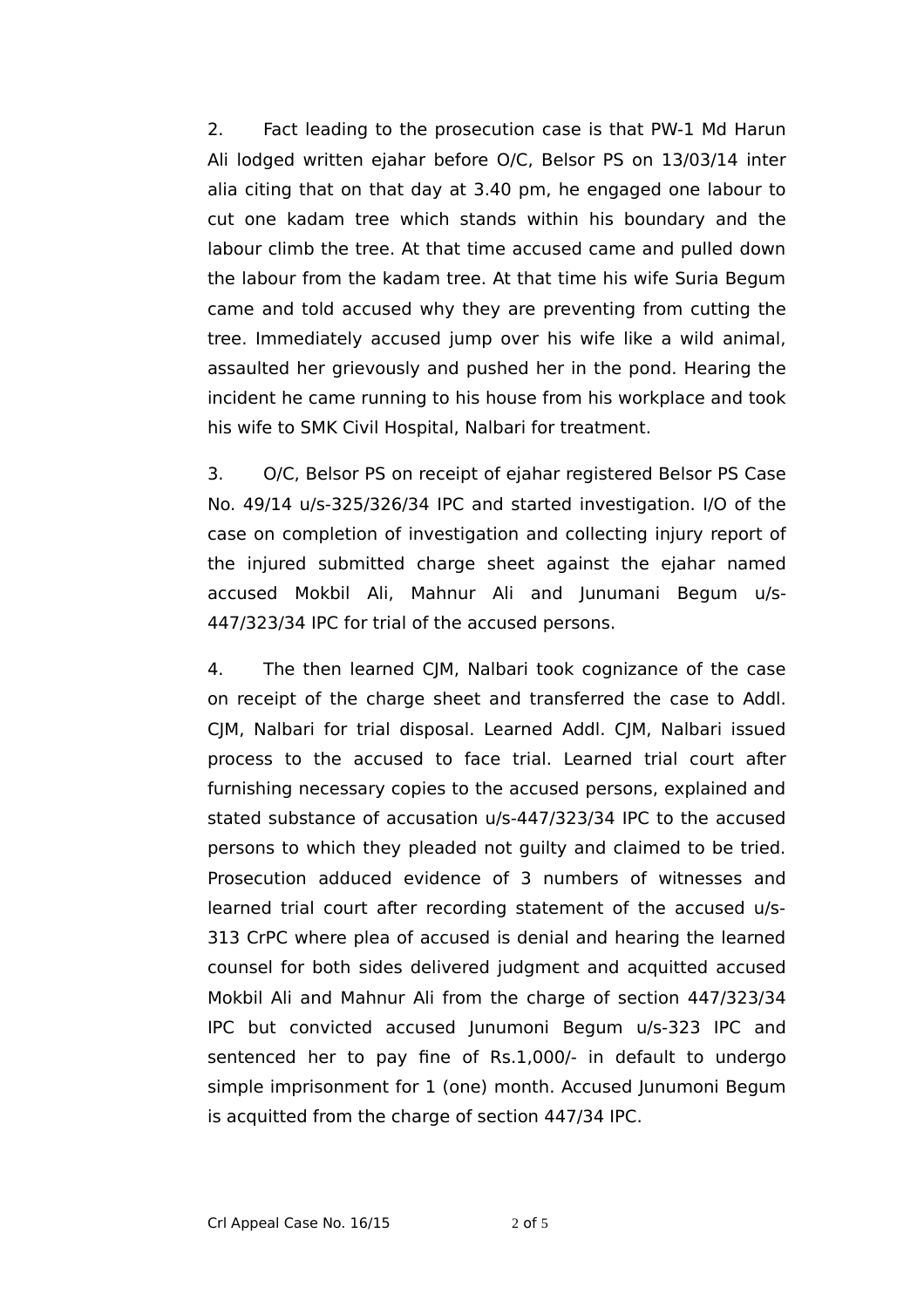5. I have heard learned PP in the virtual court through VC. Learned appellant counsel submitted written argument. Perused the evidence and material on record of the trial court, impugned judgment and order of the learned trial court to decide the appeal.

6. Learned PP made submission that learned trial court rightly delivered the judgment and convicted the accused.

7. Learned appellant counsel made submission that prosecution failed to establish the offence u/s-323 IPC beyond all reasonable doubt and no independent witnesses have been examined and that the evidences are inconsistent, uncorroborated with the statement of witnesses.

8. Now let me find out whether evidence on record establish the prosecution charge of section 323 IPC against the accused beyond all reasonable doubt and learned trial court rightly appreciate the evidence on record.

9. To arrive at a just decision of the appeal let me discuss the evidence on record. PW-1 informant Harun Ali in his evidence stated that incident took place on 13/03/14 at about 3.40 PM and on that day they engaged one labour to cut the kadam tree standing on their compound and at that time he was doing labour works in the house of others. Accused restrain to cut down the tree and his wife claimed that tree belongs to them and at that time accused assaulted his wife on her back with a bamboo goj (post). Accused Mahnur Ali gave fist blow on her chest. Accused Junumani Begum attacked his wife on her right hand with a small knife. Hearing hue and cry he runs to his house and witness the incident. His further evidence is that neighbour Saleha, Jeherul and other people witness the incident and he took his wife to Nalbari civil hospital for treatment and he lodged the ejahar. Ext-1 is the ejahar. In cross stated kadam tree was standing on the boundary of his and accused land. There is a boundary dispute between the two parties in respect of the land where kadam tree is standing. He denied that court declared the land in favour of the accused where kadam tree is standing. Learned ADC filed a criminal case against

Crl Appeal Case No. 16/15 3 of 5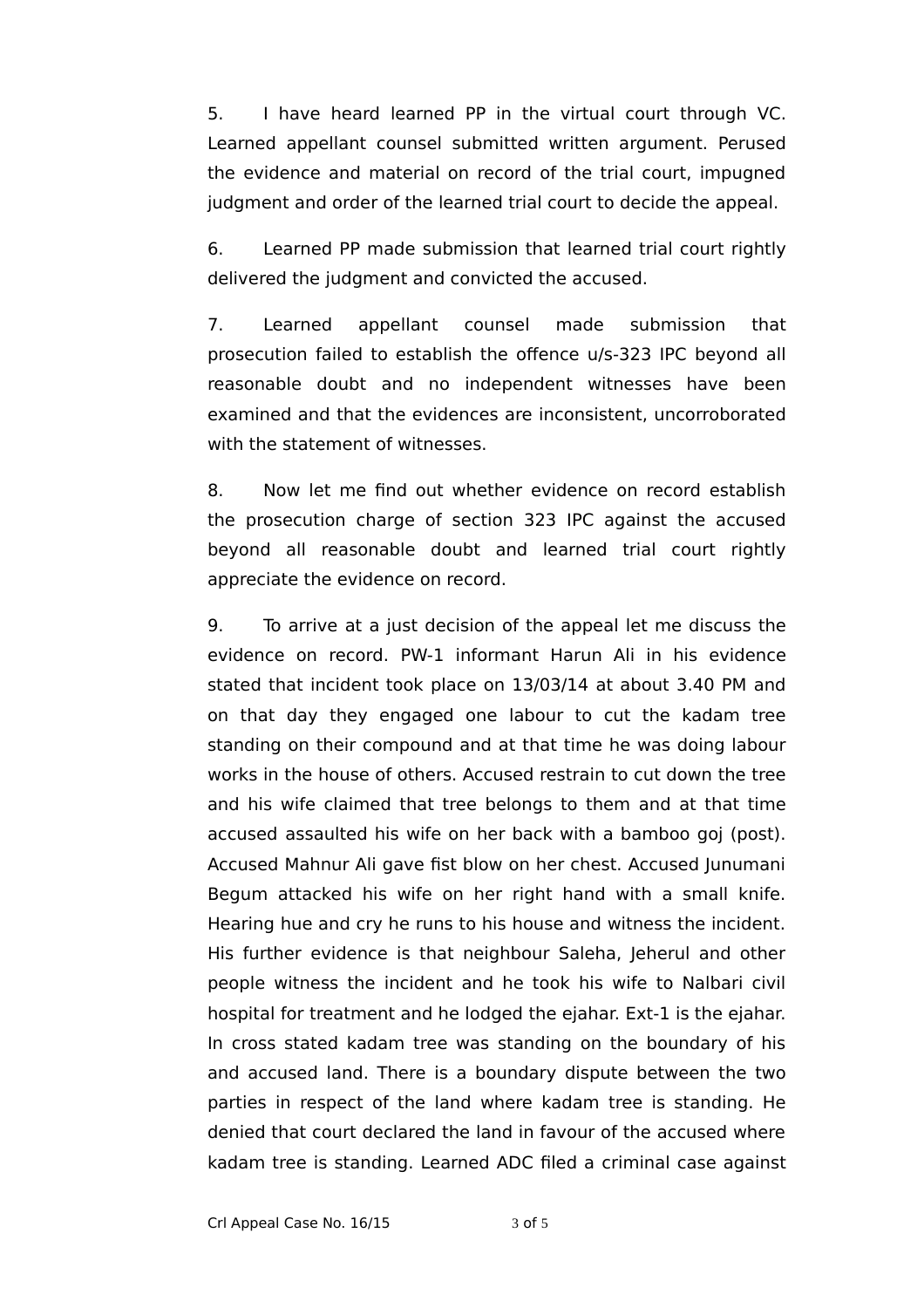him alleging violation of order of Executive court and that case is pending at SDJM court.

10. PW-2 deposed on the date of incident at about 3.30 pm informant called vendor to sell the kadam tree standing on his boundary and at that time there was altercation between the parties and he heard that wife of Harun was taken to hospital and also heard that accused Junumani had a quarrel with the wife of informant. In cross stated he did not witness the incident. There is boundary dispute where kadam tree is standing. Informant wife restrain mandal kanungo when they came to took measurement of the land and he was present at that time.

11. PW-3 is the injured. Her statement is that on 13/03/14 at about 3.40 pm, she engaged two labour to cut the kadam tree standing on her land and accused persons restrain them. Thereafter, accused Makbil gave fist blow on her chest. After that accused Mahnur Ali hit on her shoulder with a stick and accused Junumani inflicted on her right arm with a knife. Thereafter all the three accused persons dragged her and pushed her on the pond. When she fell down in the pond she was unable to say anything and she means she lost her consciousness. She took treatment at Nalbari civil hospital as indoor patient for three days and narrated incident. In cross stated one of the labour is Saiful who hails from Khalisa but do not know the name of other labour. There was a boundary dispute where kadam tree stands. Her further cross is that there was altercation took place prior to assault incident and other persons not present at the time of incident except the two labours. She regain her consciousness at hospital.

12. I have scrutinized the record. In the ejahar it is alleged by informant that accused assaulted rigorously to his wife jumping on her body but in his deposition he made statement that his wife sustained injury on the right hand and injury on the right arm is also admitted by the injured.

13. I have also perused the injury report of the injured wherein the doctor stated that on examination he found fresh lacerated cut injuries in the left arm size 3 cm x 3 cm and forearm size 3 cm x 3